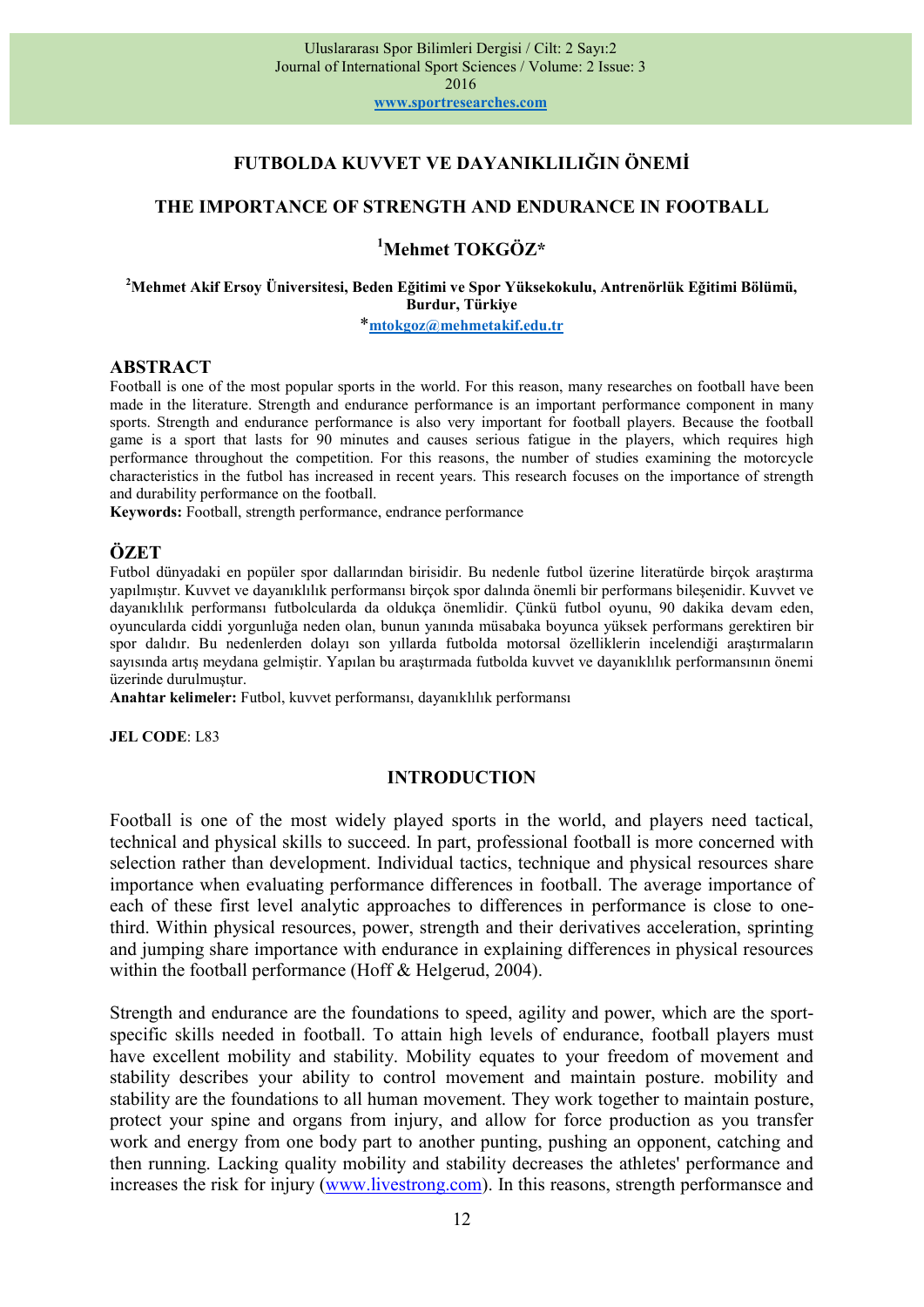endurance capacity are an important factor in football (www.topendsports.com). However, there is still a lack of knowledge considering the relationships between endurance capacity, game perform-ance and game intensity in football players (Lehto, 2009). In this context, this research focuses on the importance of strength and endurance performance on the futbol.

## The Importance of Strength Performance in Football

Greater muscular strength is associated with enhanced force-time characteristics (e.g. rate of external mechanical power and force development), general sport skill performance (e.g. jumping, sprinting, and change of direction), and specific sport skill performance, but is also associated with enhanced potentiation effects and decreased injury rates (Suchomel et al., 2016). Strength performance reduces the risk of injury to the futbol as in other sports.

Strength performance and muscle power in sport are known to be based on many factors (Ozgur, 2012). One of the mentioned factors is strength training. The strength performansce is an important performance component, so the strength training one of the most important issue in football. Strength training using few repetitions, high loads and maximal mobilisation of force in the concentric mode have proved to be effective in the development of strength and related parameters. Strength training research in footbal show that maximal strength training using high loads (85%+ of 1RM) and maximal intended velocity in the concentric action gives high responses on sprints and jumps for football players. The fact that the same training also enhances aerobic performance parameters through improved work economy is another important reason for introducing this type of training (Hoff & Helgerud, 2004).

Football is a total-body sport and a football player's body needs to function as a complete unit. The upper body plays an important role while running in football players. It helps to propel the body forward and maintain balance, increasing overall speed. Neglecting upper-body strength and power can have negative effects on football player overall development as a football player, decreasing your ability to reach maximum velocity and change directions quickly. This is true because forces from the ground, also known as ground reaction forces, travel up each leg, through the core, and across the upper body with each step player take. Moreover, today's elite football matches are becoming more aggressive with players constantly struggling for position against one another by pushing and pulling with their upper bodies. For this reasons, upper-body strength training is a necessary component of football training program (www.sharecare.com).

# The Importance of Endurance Performance in Football

The endurance is an important performance component, so the endurance training one of the most important issue in football. Football training is largely based on the game itself, and a common recruitment pattern from player to manager and coach reinforces this tradition. New developments in understanding adaptive processes to the endurance performance and circulatory system as well as adaptations muscle and nerve to training and performance have given rise to more effective training interventions. Endurance interval training using an intensity at 90–95% of maximal heart rate in 3- to 8-minute bouts have proved to be effective in the development of endurance, and for performance improvements in football play (Hoff & Helgerud, 2004).

During a 90 min football game, elite level players run 8-12 km at an average intensity close to the lactate threshold and aerobic metabolism provides about 90 % of the energy cost of football match play (McMillan et al., 2005) . Within this endurance context, a football player has to perform numerous bouts of explosive activities, such as jumping, kicking, tackling,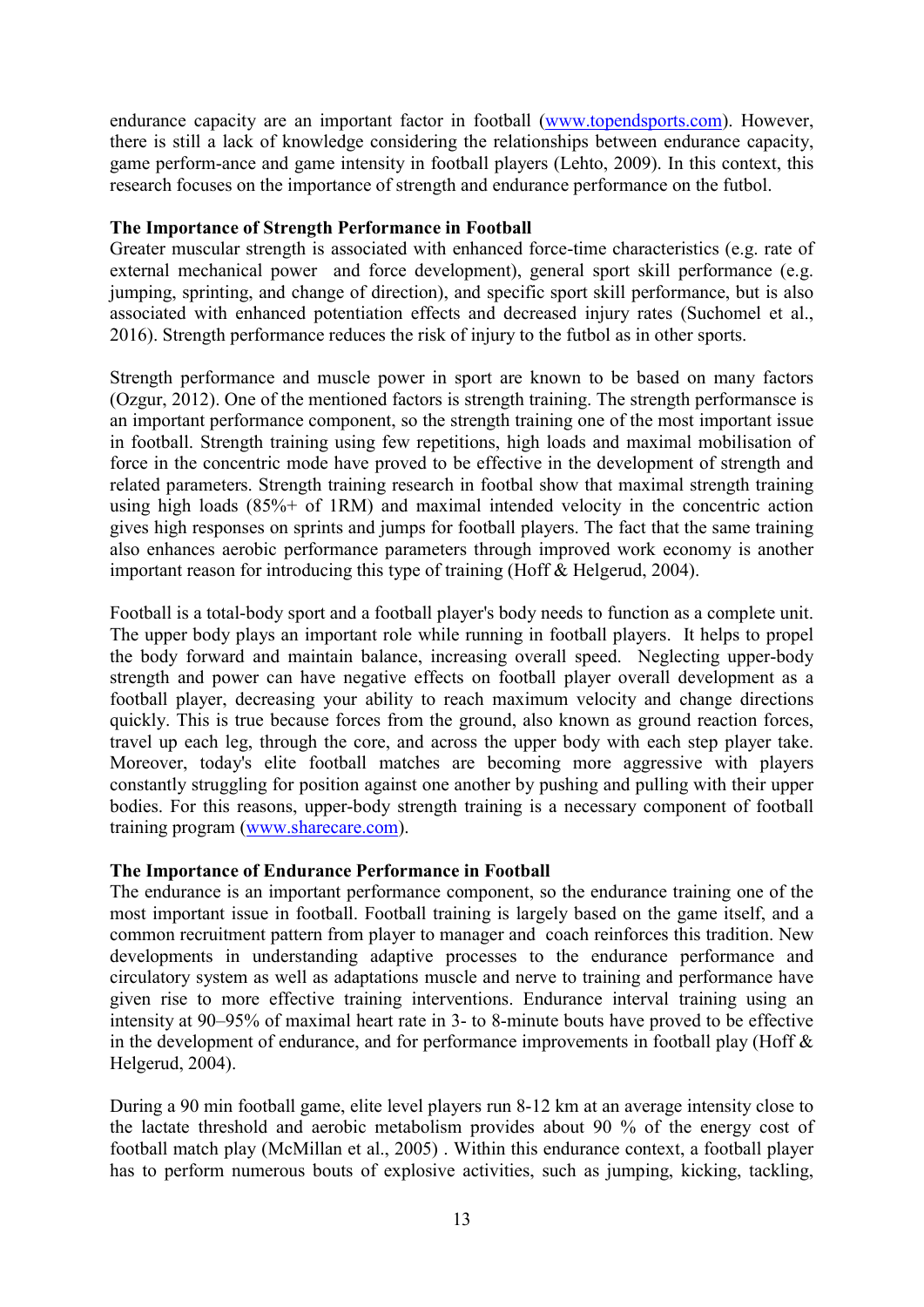turning, and sprinting which are mainly covered by anaerobic metabolism (Mohr et al., 2005; Roescher et al., 2010).

Physiological research has developed the training for VO2max as the most important feature for endurance in football play, showing that 3- to 8-minute intervals at 90-95% of maximal heart frequency with intervening lactate elimination periods enhance both aerobic endurance capacity and football players performance (Hoff & Helgerud, 2004).

Aerobic fitness is an important factor in a football match and it has been documented that high aerobic capacity (VO2max) correlates with work rate during a match (Reilly 1997). Higher VO2max allows the football players to run longer and faster and to be more in-volved in various actions of the game (Stolen et al. 2005). It has also been documented that aerobic capacity influences the match performance of the football players (Helgerud et al. 2001). In addition to high aerobic capacity also helps the players to recover better from high-intensity actions and intermittent exercise, typically observed in a football match (Reilly 1997; Lehto, 2009).

# Result

As a result, both strength and endurance performance are very important for players in the football. For this reason, strength and endurance training have an important issue in football training program.

### **REFERENCES**

- Helgerud, J., Engen, L.C, Wisloff, U. & Hoff, J. 2001. Aerobic endurance training im-proves soccer performance. Medicine & Science in Sports & Exercise, 33(11), 1925-1931.
- Hoff, J., & Helgerud, J. (2004). Endurance and strength training for soccer players. Sports Medicine, 34(3), 165-180.
- Lehto, H. (2009). The relationship between endurance capacity, game perform-ance and estimated accumulation of fatigue in young football players. Master's thesis in Science of Sport Coaching and Fitness Testing, Department of Biology of Physical Activity, University of Jyväskylä.
- McMillan, K., Helgerud, J., Macdonald, R., & Hoff, J. (2005). Physiological adaptations to soccer specific endurance training in professional youth soccer players. British Journal of Sports Medicine, 39(5), 273-277.
- Mohr, M., Krustrup, P., & Bangsbo, J. (2005). Fatigue in soccer: a brief review. Journal of sports sciences, 23(6), 593-599.
- Ozgur, T. (2012). Muscle power and strength performance in sport. International Journal of Basic and Clinical Studies (IJBCS), 1(2), 41-55.
- Reilly, T. (1997).Energetics of high-intensity exercise (soccer) with particular reference to fatigue. Journal of Sport Sciences, 15, 257-263.
- Roescher, C. R., Elferink-Gemser, M. T., Huijgen, B. C. H., & Visscher, C. (2010). Soccer endurance development in professionals. International Journal of Sports Medicine, 31(03), 174-179.
- Stolen, T., Chamari, K., Castagna, C. & Wisloff, U. 2005. Physiology of soccer: an up-date. Sports Medicine, 35 (6), 501-536.
- Suchomel, T. J., Nimphius, S., & Stone, M. H. (2016). The importance of muscular strength in athletic performance. Sports Medicine, 46(10), 1419-1449.
- https://www.livestrong.com/article/109943-muscular-endurance-important-football/ Date of Access: 12.02.2016.